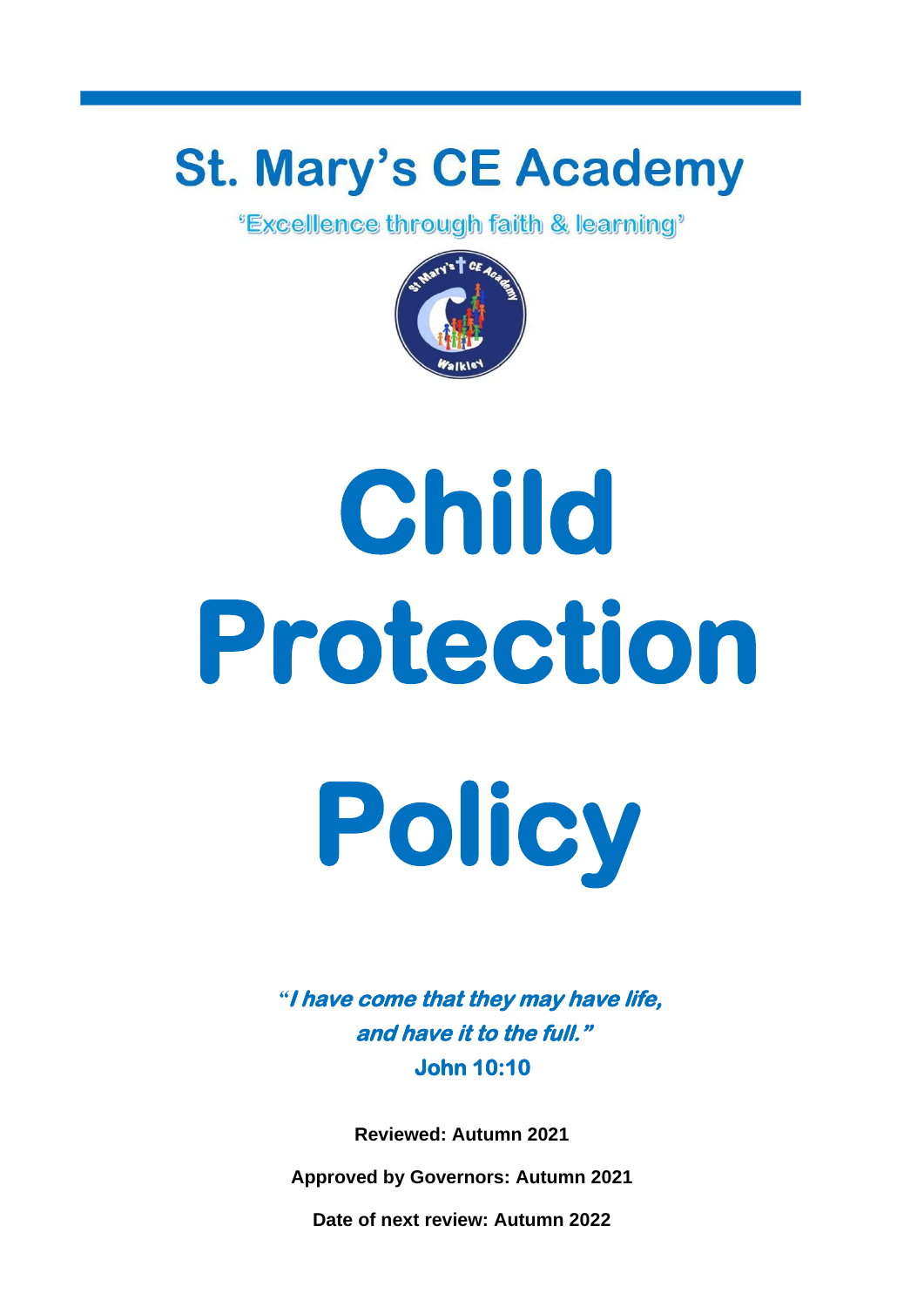

### **Child Protection Policy**

#### **Introduction:**

At St Mary's Church of England Academy, we aim to provide a caring environment where every child can thrive and is supported to achieve their unique & amazing potential as a child of God. As such, this means that we aim for the very highest of standards where the health and safety of all children is of paramount importance in order to make sure that they are safeguarded & protected.

We are fully committed to safeguarding and promoting the welfare of all children and take account of the information contained in the DfE documents 'Working Together to Safeguard Children' and 'Keeping Children Safe in Education: Statutory Guidance for Schools and Colleges'.

Safeguarding and promoting the welfare of children is best defined as: 'protecting children from maltreatment; preventing impairment of children's health or development; ensuring that children grow up in circumstances consistent with the provision of safe and effective care; and taking action to enable all children to have the best outcomes' (Keeping Children Safe in Education: Statutory Guidance for Schools and Colleges).

We believe that all children have the right to be safe in our society. Therefore, we recognise that we have a duty to ensure arrangements are in place for safeguarding and promoting the welfare of children by creating a positive school atmosphere through: our teaching and learning; pastoral support and care for both pupils and school personnel; training for school personnel and when working with parents.

We work hard to ensure that everyone keeps careful watch throughout the school and in everything we do for possible dangers or difficulties. We want all children to feel safe at all times. We want to hear their views of how we can improve all aspects of safeguarding and from the evidence gained we put into place all necessary improvements.

We want all our children to achieve their full potential by:

- feeling loved and valued:
- living, learning and working in a safe environment;
- experiencing excellent quality educational opportunities;
- being as physically and mentally healthy as possible;
- experiencing emotional wellbeing;
- receiving support in a network of reliable & caring relationships;
- learning to look after themselves:
- coping with everyday living;
- having a sense of identity and a positive image of themselves;
- developing their confidence and their interpersonal skills.

We recognise that the safety and protection of pupils is the responsibility of all school personnel and volunteers as they are in a unique position to notice injuries, marks or bruises when children are undertaking certain activities which might indicate a child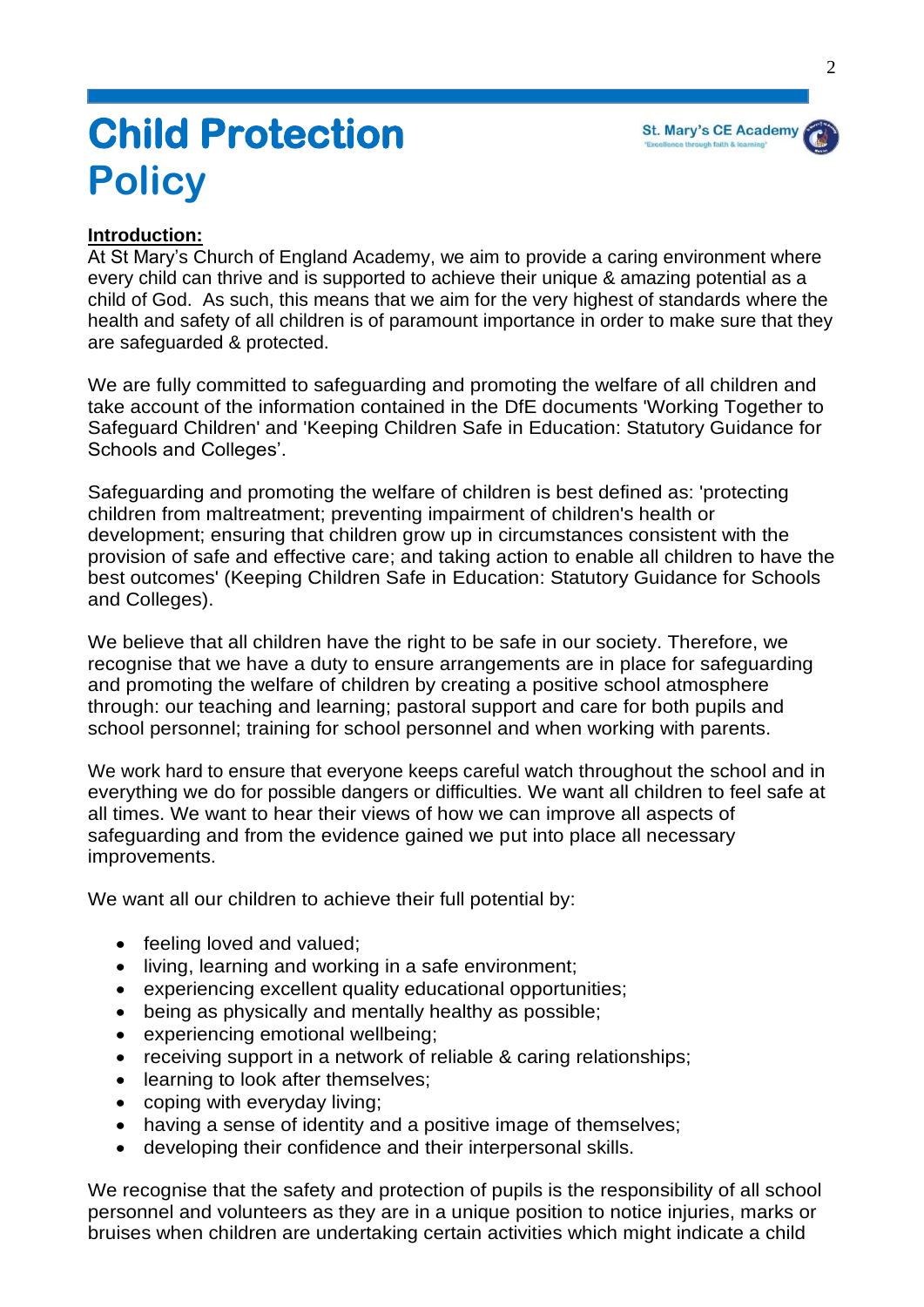has been abused. We believe that we must report and investigate all injuries for the safety and protection of the children in our care.

We acknowledge that children can be harmed physically, emotionally, sexually or by neglect. It is our duty to report any concerns that we have of child abuse as the health, safety and protection of all children is paramount. We are also aware that if abuse is suspected by another child then child protection procedures will be applied to both children.

#### **Aims of Child Protection in our School**

- To have in place procedures to ensure that we meet our responsibilities for safeguarding and promoting the welfare of children from abuse.
- To ensure that all school personnel are aware of what action to take when dealing with a child protection issue.
- To create and provide a learning environment that is safe, secure, warm and welcoming for children combined with sound security systems and procedures.
- To establish and maintain an ethos where children and parents feel secure in being able to talk confidently to school personnel about any concerns or fears they may have knowing that they will be taken seriously.
- To protect children from the risk of radicalisation and extremism.
- To build pupils' resilience to radicalisation and extremism by promoting fundamental British values and for everyone to understand the risks associated with terrorism.
- To ensure all concerns about FGM are reported.
- To establish and maintain procedures for safer recruitment and to establish and maintain sound working relationships with parents and support agencies.
- To ensure compliance with all relevant legislation connected to this policy.
- To work with other schools and the local authority to share good practice in order to improve this policy.

#### **Child Protection Legislation & Documentation**

This policy relates to the following legislation:

- Children Act 1989
- Fducation Act 2002
- FGM Act 2003
- Sexual Offences Act 2003
- Children Act 2004
- Safeguarding Vulnerable Groups Act 2006
- Education and Inspections Act 2006
- Children and Young Persons Act 2008
- Childcare (Disqualification) Regulations 2009
- Police Act 1997 (Criminal Records) (No. 2) Regulations 2009
- School Staffing (England) Regulations 2009
- Equality Act 2010
- Education Act 2011
- Protection of Freedoms Act 2012
- Counter Terrorism and Security Act 2015
- Serious Crime Act 2015

The following documentation is also related to this policy:

• Keeping Children Safe in Education: Statutory Guidance for Schools and Colleges (DfE September 2021)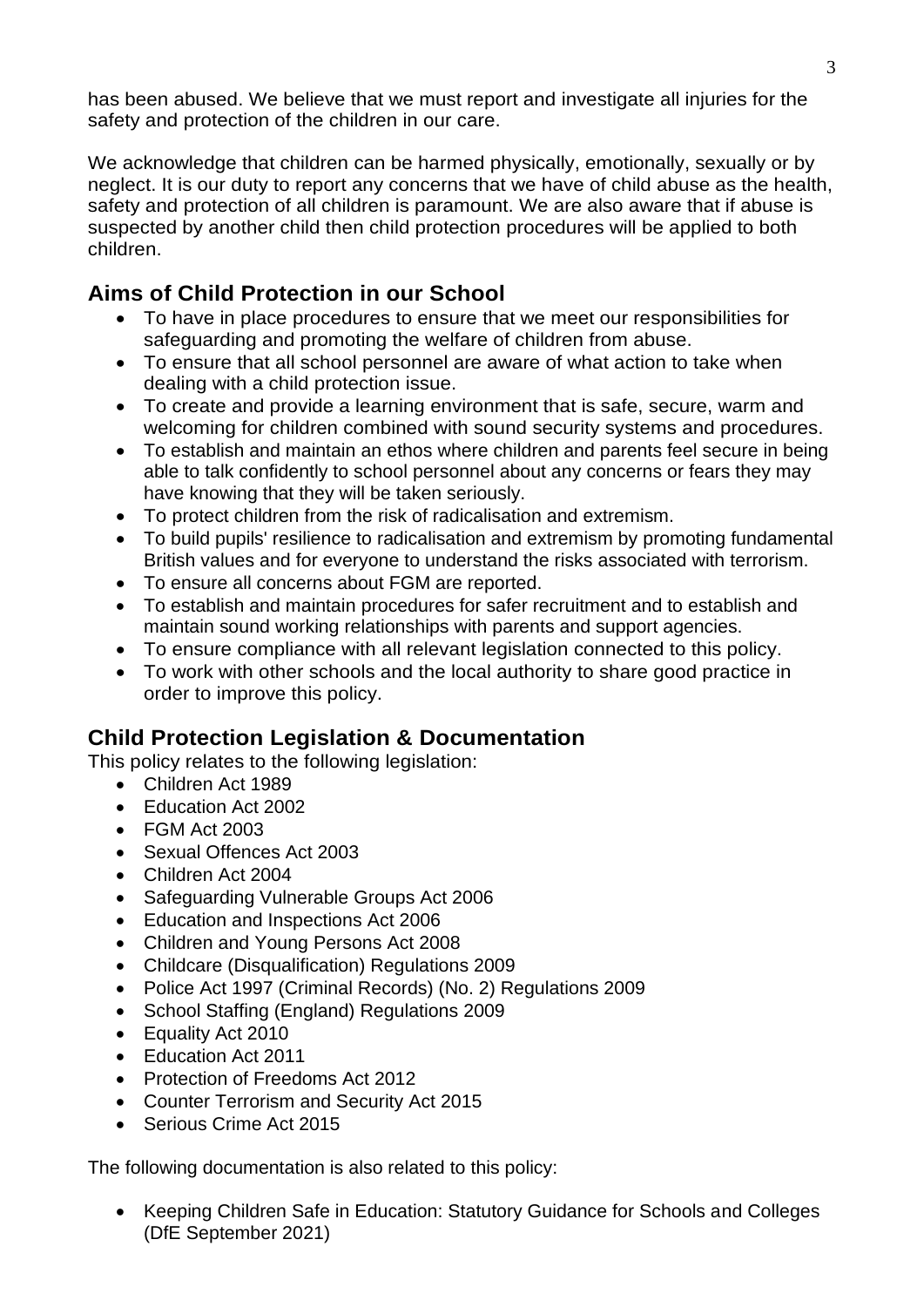- Dealing with Allegations of Abuse against Teachers and other Staff: Guidance for Local Authorities, Headteachers, School Staff, Governing Bodies and Proprietors of Independent Schools (DfE, July 2011)
- Mental Health and Behaviour in Schools: Departmental Advice (DfE Nov 2018)
- Information Sharing: Advice for Practitioners Providing Safeguarding Services to Children Young People, Parents & Carers (HM Government, July 2018)
- What to do if you're worried a child is being abused 2015 (HM Government, March 2015)
- Working Together to Safeguard Children: A Guide to Inter-agency Working to Safeguard and Promote the Welfare of Children (HM Government, July 2018)
- Inspecting Safeguarding in Early Years, Education and Skills Settings (Ofsted, October 2018)
- School Inspection Handbook (Ofsted)
- The Prevent Duty: Department advice for schools and childcare providers (DfE, June 2015)
- Mandatory Reporting of Female Genital Mutilation procedural information (HM Government)

#### **Roles & Responsibilities**

We believe that everyone who comes into contact with children and their families has a role to play in safeguarding children. Therefore, we believe it is essential that this policy clearly identifies and outlines the roles and responsibilities of all those involved in the procedures and arrangements that is connected with this policy.

#### **Role of Governors**

The role of the Governing Body in Child Protection is as follows:

- To have responsibility for the effective implementation, monitoring and evaluation & updating of this policy as well as all related procedures;
- To appoint senior members of staff to act as the Designated Safeguarding Lead (DSL) and Deputy Designated Safeguarding Lead (DDSL);
- To nominate a governor to liaise with the DSL as the Safeguarding Governor;
- To delegate powers and responsibilities to the Headteacher to ensure everyone connected with the school is aware of and complies with this policy;
- To ensure that safe recruitment procedures are followed including appropriate use of reference checks on new staff and volunteers;
- To have in place procedures to deal with allegations of abuse against members of staff and volunteers;
- For the Chair of Governors to liaise with the local authority to deal with any allegations of abuse made against the Executive Headteacher;
- To undertake appropriate training regarding safeguarding where applicable;
- To ensure that the Designated Safeguarding Lead & the Deputy attend appropriate refresher training on an annual basis;
- To ensure that the Executive Headteacher, school personnel and volunteers undertake regular safeguarding training as appropriate;
- To annually review all safeguarding policies and procedures;
- To undertake periodic checks to ensure that all safeguarding procedures are working effectively;
- To receive termly reports from the Executive Headteacher on safeguarding in the school as part of the Headteacher's Report;
- To receive immediate reports of any weaknesses to this policy;
- To receive the Annual Safeguarding Report from the Executive Headteacher.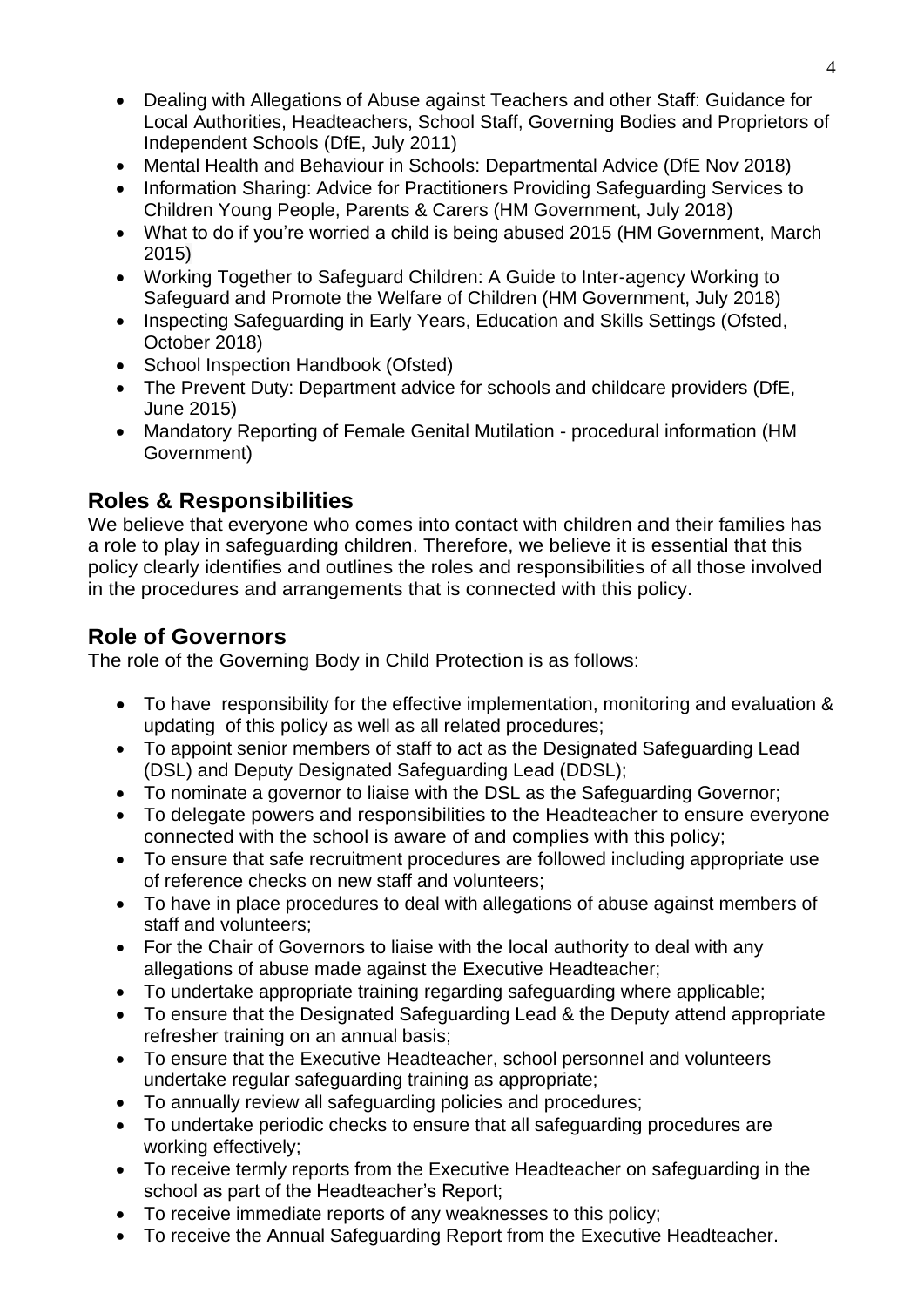#### **The Role of the Executive Headteacher / Head of School:**

The role of the Executive Headteacher in Child Protection is as follows:

- To have responsibility for the effective implementation, monitoring and evaluation & updating of this policy as well as all related procedures;
- To ensure that everyone in the school community is aware of this policy;
- To ensure that all school personnel are familiar with:
	- this policy
	- The School Code of Conduct
	- Dealing with Allegations of Abuse against Teachers and other Staff: Guidance for Local Authorities, Headteachers, School Staff, Governing Bodies and Proprietors of Independent Schools (DfE, July 2011)
	- Keeping Children Safe in Education: Statutory Guidance for Schools and Colleges (DfE September 2021)
	- Information Sharing: Advice for Practitioners Providing Safeguarding Services to Children Young People, Parents & Carers (HM Government, July 2018)
	- What to do if you're worried a child is being abused 2015 (HM Government, March 2015)
	- Working Together to Safeguard Children: A Guide to Inter-agency Working to Safeguard and Promote the Welfare of Children (HM Government, July 2018)
	- The Prevent Duty: Department advice for schools and childcare providers (DfE, June 2015)
	- Mandatory Reporting of Female Genital Mutilation procedural information (HM Government)
- To publish this policy via the school website, prospectus & staff induction materials;
- To ensure that all school personnel and volunteers understand the safeguarding risks to children and how to report any concerns they may have;
- To work closely with the Deputy Designated Safeguarding Lead and nominated governor for child protection;
- To ensure that both the DSL & DDSL undertake the annual Safeguarding refresher training as well as any other training appropriate to their roles;
- To organise inductions as well as regular training on a wide range of safeguarding topics for all adults in the school community;
- To keep an updated induction & training attendance record and ensure that those who were absent from any training attend another follow up training session;
- To provide evidence for Inspectors that training has been effective and has been implemented;
- To ensure that a full safer recruitment process is in place in the recruitment process of all members of staff;
- To ensure that Disclosure and Barring Service checks are undertaken for everyone working with children in the school;
- To ensure that the Single Central Record is in place, up to date and fulfils all statutory requirements;
- To ensure that all visitors are suitably checked and monitored;
- To ensure that all school personnel and volunteers are able to highlight improvements to the safeguarding policies and procedures where necessary;
- To create and provide a learning environment that is safe, secure, warm and welcoming for children combined with sound security systems and procedures;
- To ensure that regular checks of the school premises take place by the Site Manager & that everyone is mindful of any hidden cameras;
- To ensure that the following procedure is undertaken if a covert camera is found: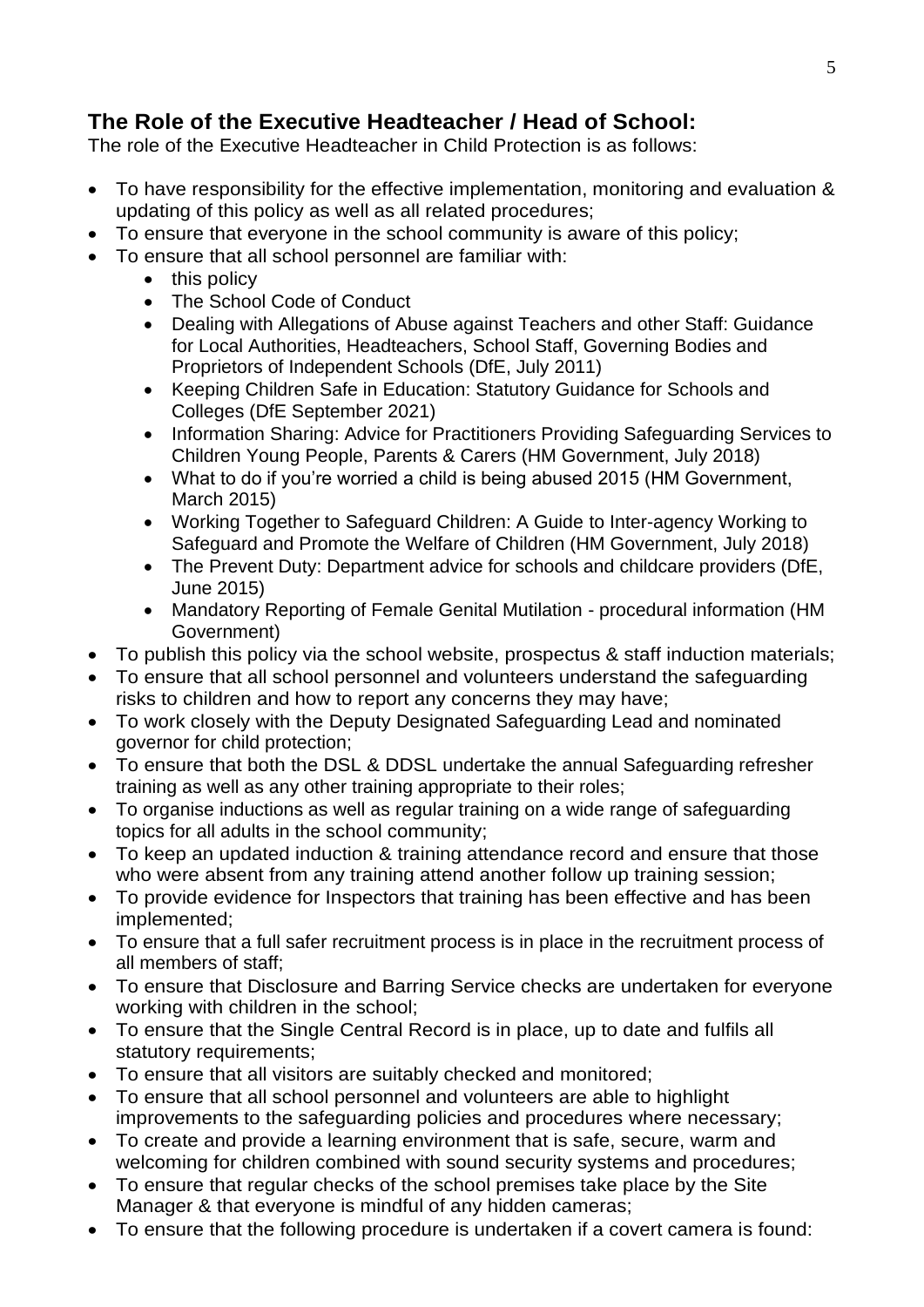- contact the police outlining all known details
- not touch the device
- not look at any images on the camera
- close off the area where the device was found as this is now a crime scene
- not move or remove any articles, etc. in the crime scene
- inform the LA Designated Officer
- write an incident report
- To ensure that all CCTV cameras are periodically checked to ensure that they are not facing areas of expected privacy or mirrors;
- To ensure that risk assessments are in place regarding physical intervention, personal care, intimate care, pupils changing for sporting activities, school personnel working 1:1 with a pupil, overnight stays and staying with hosting families on exchange visits;
- To establish an environment where children feel safe to talk and a culture where school personnel listen to children;
- To never promise confidentiality to any child but always act in the interests of a child;
- To have in place effective anti-bullying strategies;
- To ensure that school personnel are constantly encouraging pupils to assess risks to themselves;
- To ensure that there is a smooth transition of responsibilities and information when a new Designated Safeguarding Lead takes over the role;
- To ensure that all concerns about FGM are reported;
- To report any private fostering arrangements to the local authority;
- To inform the family of the child being fostered that it is their duty to inform the local authority of the private fostering arrangements in place;
- To regularly report to the governing body and keep them updated;
- To provide support to school personnel when dealing with a traumatic child protection situation;
- To monitor the effectiveness of this policy & report annually to the governing body on the effectiveness of the policy;
- To monitor all safeguarding practices through the Annual LA Safeguarding Audit as well as the DSAT Child Protection Audit.

#### **The Role of the Designated Safeguarding Lead (Head of School):**

The Designated Safeguarding Lead will:

- ensure the implementation of this policy;
- ensure everyone connected with the school is aware of this policy;
- work closely with the nominated governor;
- be trained in child protection policy procedures;

The Designated Safeguarding Lead will also:

- renew training annually in order to:
- understand the assessment process
- understand the procedures of a child protection case conference and child protection review conference
- understand the specific needs of children in need
- understand the specific needs of children with special educational needs and those of young carers
- have in place a secure and accurate record system of all concerns and referrals
- undertake Prevent awareness training (Workshop to Raise Awareness of Prevent);
- train school personnel in Prevent awareness;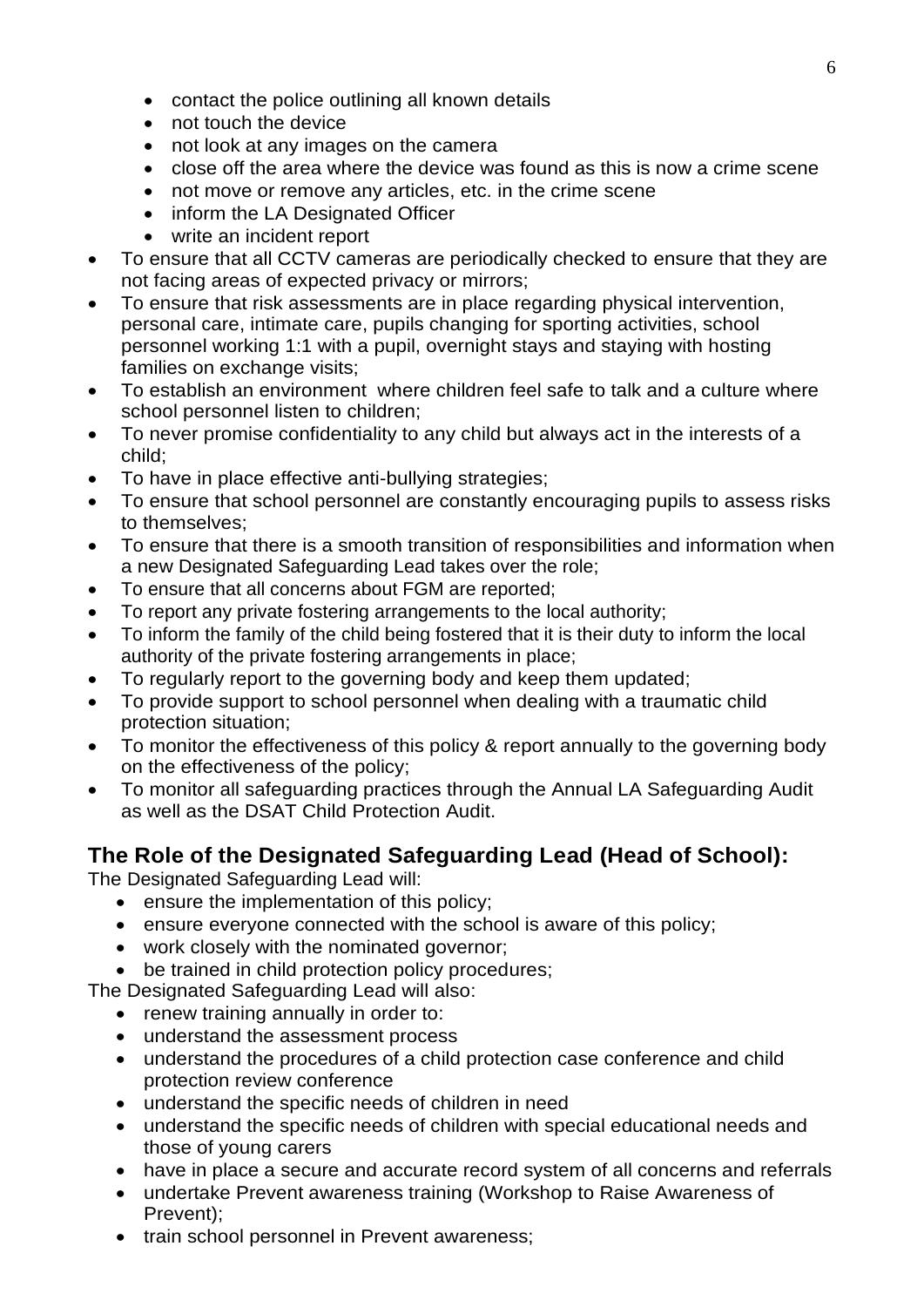- take the lead in dealing with child protection issues and in deciding what steps should be taken;
- inform a family of a child who we suspect is being privately fostered that it is their duty to inform the local authority of the private fostering arrangements;
- raise awareness of the need to protect pupils who might be vulnerable to radicalisation and involvement in terrorism;
- raise awareness that female genital mutilation (FGM) affects girls particularly from north African countries and it is illegal to allow girls to undergo this practice either in this country or abroad;
- ensure that all concerns regarding FGM and vulnerability to radicalisation are reported;
- keep a confidential Child Protection Register of all those pupils known to be at risk and only if it is confirmed by social services that the child is at risk;
- ensure all confidential child protection information is stored securely in central place;
- inform parents that information is kept on their children, but that ensure that no information will disclosed to a parent if this would put a child at risk of significant harm;
- be trained in working with all agencies;
- familiarise school personnel with the policy and procedures:
- investigate and deal with all cases of suspected or actual problems associated with child protection;
- ensure parents are aware that referrals about suspected abuse or neglect may be made;
- make child protection referrals;
- record all child protection referrals;
- co-ordinate action within the school;
- liaise and seek advice from the Local Authority Designated Officer when the need arises;
- liaise with social care and other agencies;
- record the transfer of all child protection files of any pupil leaving to join another school by keeping the following information:

| Date of<br>Transfer | <b>Child's Name</b> | D.o.B. | <b>Means of Transfer</b> |                                            |                                  | <b>Destination</b> | Records        |
|---------------------|---------------------|--------|--------------------------|--------------------------------------------|----------------------------------|--------------------|----------------|
|                     |                     |        | <b>Electronically</b>    | <b>Special/Recorded</b><br><b>Delivery</b> | <b>Direct</b><br><b>Handover</b> |                    | received<br>b٧ |

- provide support for any child at risk;
- not promise confidentiality to any child but always act in the interests of a child;
- act as a source of advice within the school;
- help create a culture within the school of listening to children;
- keep up to date will all new guidance on safeguarding children;
- keep all school personnel up to date with any changes to procedures;
- organise appropriate training for school personnel and governors;
- ensure all incidents are recorded, reported and kept confidential:
- keep all paperwork up to date;
- report back to the appropriate school personnel when necessary;
- ensure that there is a smooth transition of responsibilities and information when a new Designated Safeguarding Lead takes over the role;
- annually review the policy with the Executive Headteacher.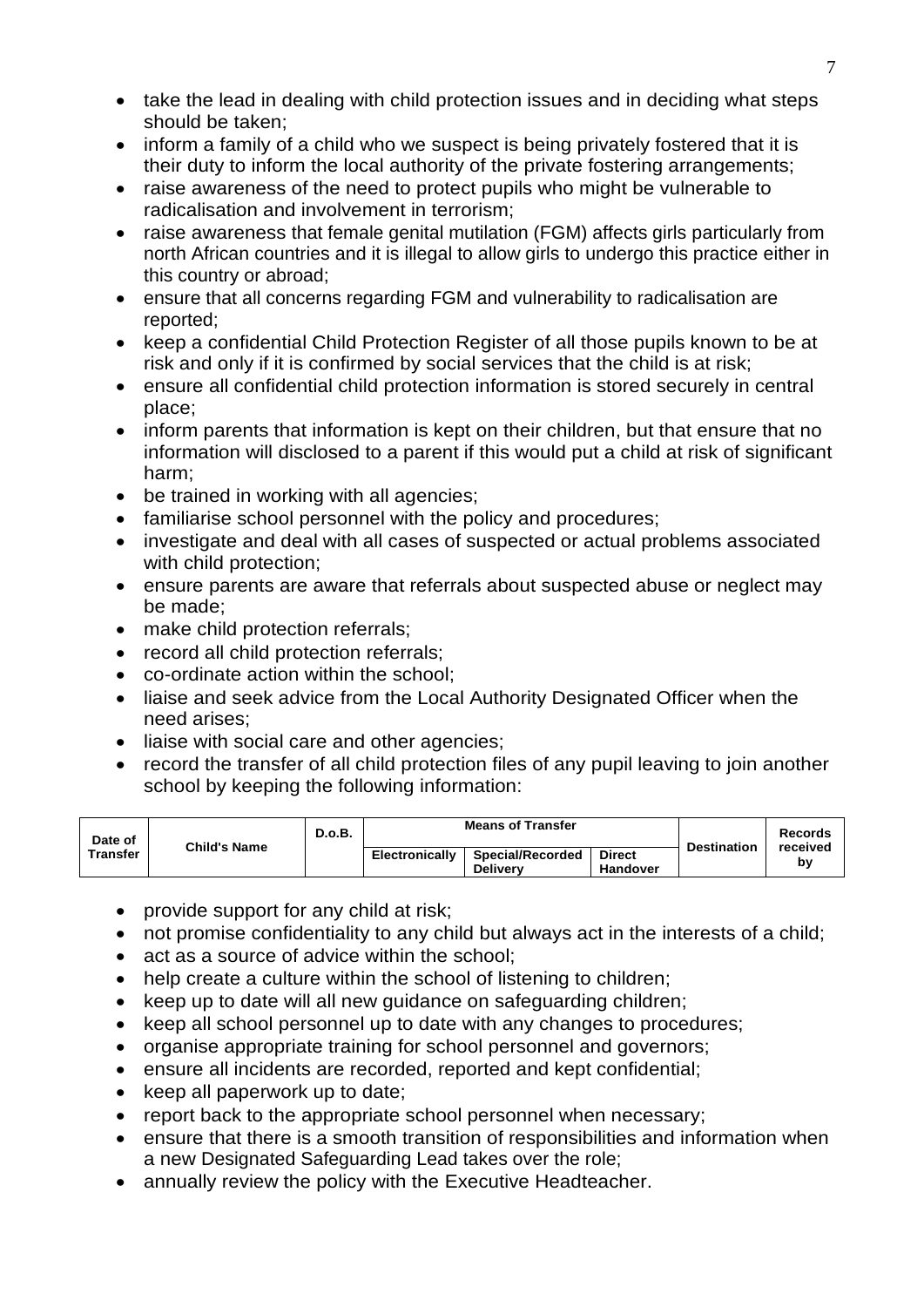#### **The Role of the Safeguarding Governor**

The safeguarding Governor will:

- work closely with the Executive Headteacher and the Designated Safeguarding Lead (Head of School) ;
- ensure policies and systems fulfil all safeguarding and child protection responsibilities and are consistent with Local Authority guidelines and Local Safeguarding Children Board procedures;
- Be part of the Annual Safeguarding Report process whereby policy & practice is monitored;
- ensure that everyone connected with the school is aware of this policy;
- Liaise with the Chair of Governors who will take responsibility for taking action according to Local Authority procedures where there are allegations against the Headteacher;
- undertake safeguarding training every three years.

#### **The Role of the Local Authority**

The Local Authority will:

- be responsible for safeguarding and promoting the welfare of children by working in partnership with schools and other organisations;
- establish a Local Safeguarding Children Board;
- appoint the chairperson & other members to the Local Safeguarding Children Board;
- have in place a Local Authority Designated Officer (LADO);
- ensure that the Local Safeguarding Children Board is run effectively;
- ensure schools undertake their responsibilities for the safeguarding of children;
- have excellent links with local organisations:
- provide advice, information and guidance to families in the Local Authority;
- Send out necessary links regarding the completion of the Annual Safeguarding Report.

#### **The Role of Local Authority Designated Officer**

The Local Authority Designated Officer will:

- ensure safeguarding procedures are correctly applied and implemented throughout the Local Authority;
- provide advice, information and guidance to personnel in the Local Authority;
- provide advice, information and guidance to families in the Local Authority;
- be responsible for updating the Local Authority policy for safeguarding and child protection;
- provide training and meet the training needs of schools and other organisations;
- work closely with Social Services, the Police, Health professional and all other agencies;
- be the key link to Social Services or the Police during and following formal investigations;
- monitor the progress of cases to ensure that they following the appropriate procedures;
- keep up to date with all changes in legislation;
- will be the Local Authority representative on the Local Safeguarding Children Board.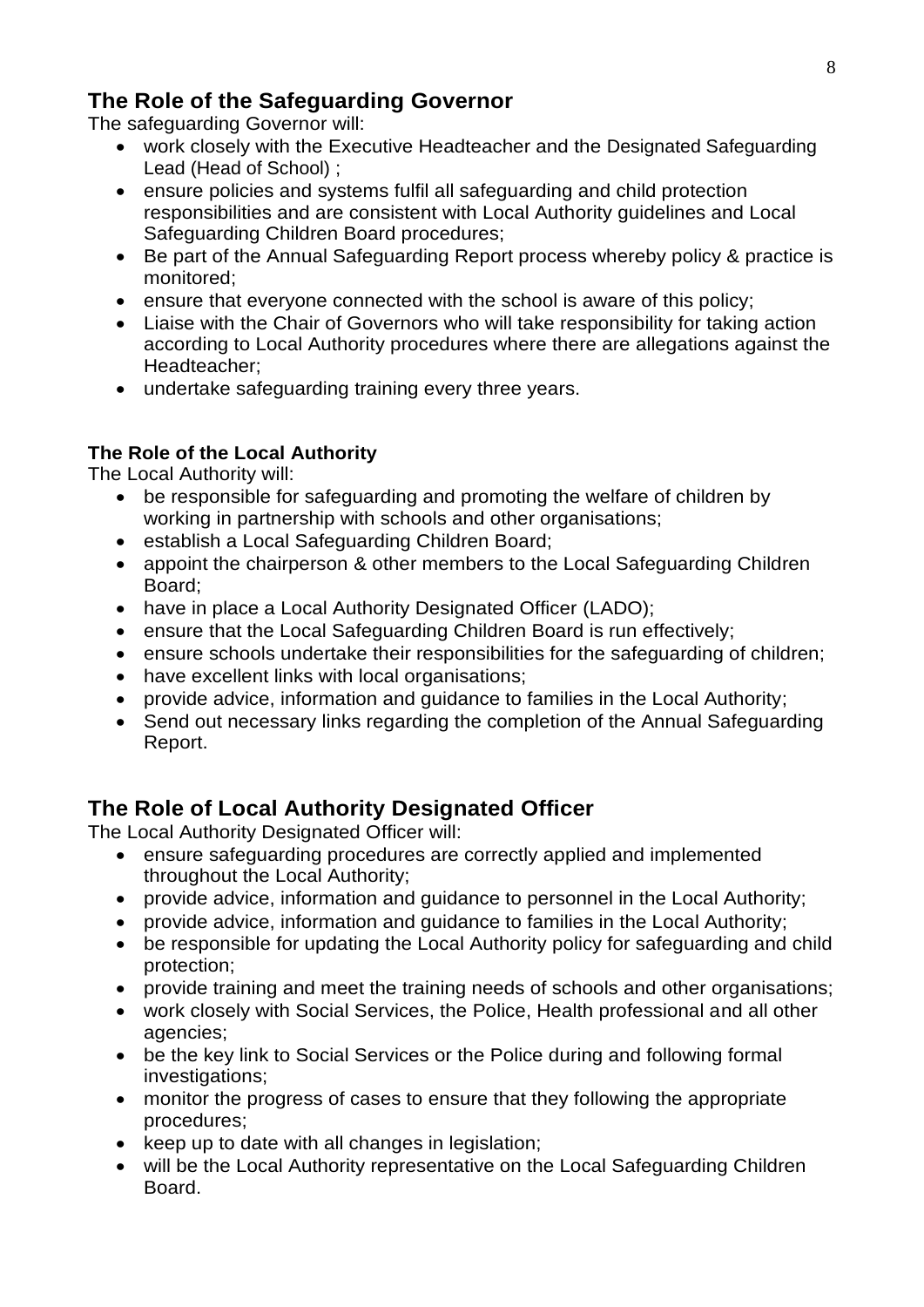#### **The Role of School Personnel and Volunteers**

School personnel and volunteers must:

- recognise that child protection is their main responsibility;
- treat children's welfare with utmost importance;
- be alert to any forms of abuse, namely physical, emotional, sexual or neglect;
- know what to do if there was any suspected case of harm or abuse or if a child makes a disclosure; to always report any concerns to the Designated Safeguarding Lead or the Deputy Designated Safeguarding Lead;
- never promise confidentiality to any child but always act in the interests of a child;
- be aware that they would face disciplinary procedures if they fail to comply with the mandatory duty;
- be aware of the background of the children in their care;
- be made aware of this policy and all other safeguarding policies and procedures during induction and training;
- attend regular awareness training on a wide range of safeguarding topics;
- be aware of the name of the Designated Safeguarding Lead & the Deputy Designated Safeguarding Lead;
- be trained in identifying signs of harm and abuse;
- be aware of child sexual exploitation, radicalisation and extremism;
- be aware of the effects of abuse and neglect on children;
- undertake training on responding to a child;
- report to the police if a girl under the age of 18 informs them that FGM has been carried out on them or if they observe any physical signs that this may be the case;
- inform the Designated Safeguarding Lead of any child who they suspect is being privately fostered;
- report any concerns that they have about pupils who may be vulnerable to radicalisation;
- establish a school and classroom environment where children feel safe to talk and where school personnel listen to children;
- provide opportunities through the curriculum to address relevant issues and topics in order to promote child safety and well-being;
- encourage pupils to assess risks to themselves;
- receive support and counselling if they feel distressed from being involved with a case or incident;
- be kept up to date with changes in procedures;
- be prepared to attend a Strategy Meeting or Child Protection Case Conference;
- ensure that they conduct themselves correctly at all times and do not put themselves at risk;
- be aware of the Safer Recruitment processes and checks;
- implement the school's equalities policy and schemes:
- report and deal with all incidents of discrimination;
- report any concerns they have on any aspect of the school community.

#### **The Role of Pupils**

At St Mary's, we want our children to:

- feel safe and protected:
- know how to assess risk to themselves;
- know how to keep themselves safe;
- know how to raise a complaint or concern;
- know and recognise a trusted adult that they can go to and raise their concerns;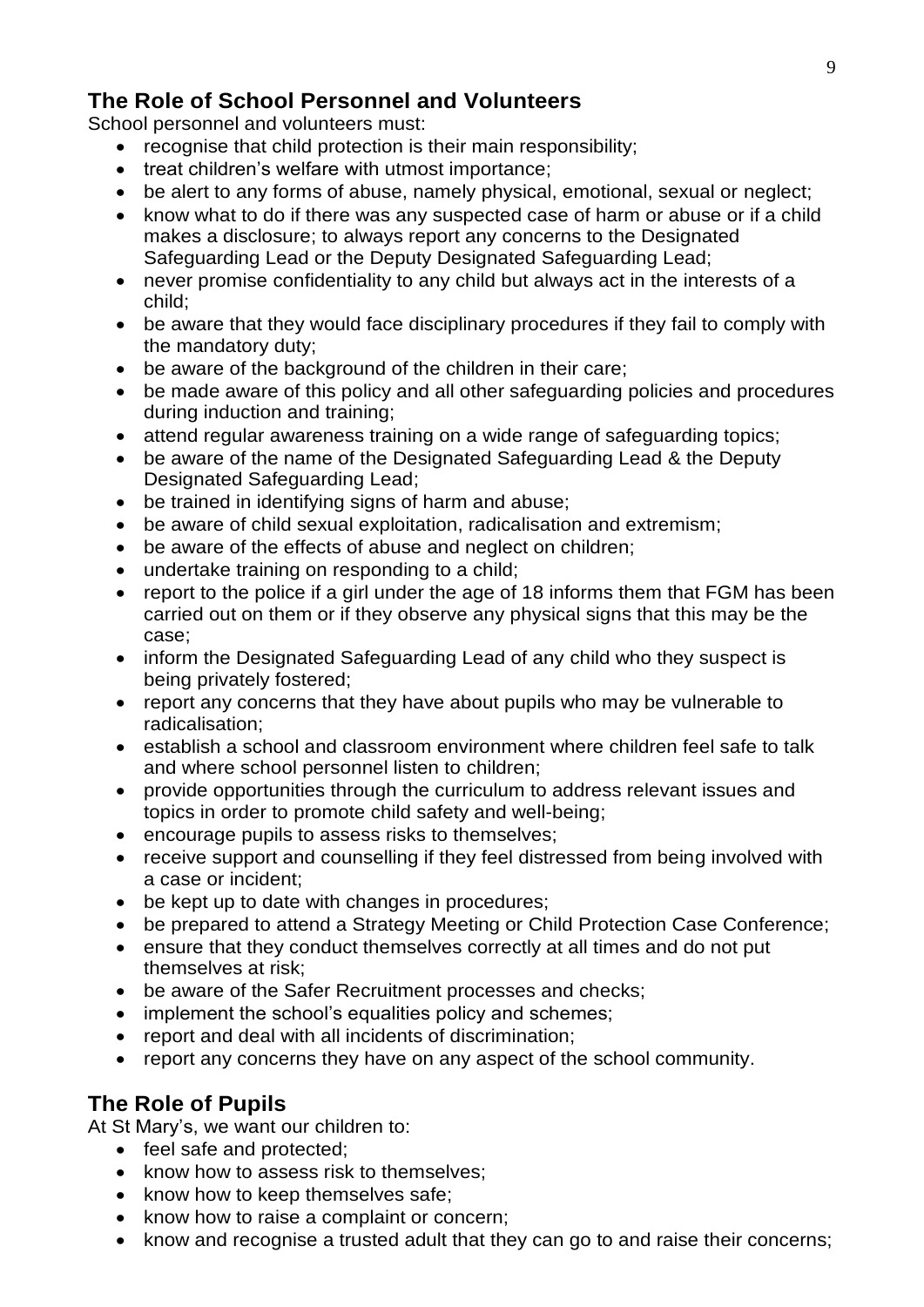- feel supported and protected when they raise a concern;
- be kept informed of any actions that have been taken when they have raised a complaint;
- feel safe from discrimination and bullying;
- be made aware of the basic safeguarding procedures in school such as visitors signing in and wearing visitor badges.

#### **The Role of the Junior leadership Team (School Council)**

The Junior Leadership Team gives regular feedback on safeguarding issues across school which feeds into our policy & practice generally. It is also often used as an avenue to ask the following questions:

- Do they feel safe in school?
- Are they aware of basic safeguarding procedures in school?
- Are pupils aware of how to keep themselves safe?
- Do they know who to go to if they are concerned about their own safety or that of others?
- Are they are aware of Online safety?
- Do they know how to keep themselves safe when using the internet?
- Do they know how to keep themselves safe outside school?

#### **The Role of Parents & Carers**

Parents /carers are:

- asked to work hard with the school to establish excellent home-school relationships;
- aware that we have a responsibility for the welfare of all our pupils;
- aware that we have a duty to involve Social Services or any other agency if we have any concerns about a child;
- aware that under certain circumstances we will involve an agency without informing them if we think that by doing so we might place the child at even greater risk;
- aware that they will be kept up to date with all of our actions where applicable.

The Designated Safeguarding Lead:

- will ensure that parents are aware of this policy;
- will respect parents and children's need for privacy;
- will respect families from different backgrounds and cultures as long as it does not put the child at risk;
- when making a referral, will share all information with parents unless it places the child at risk.

#### **The Role of Partnerships with Other Agencies**

We work in close partnership with all school agencies as the safety and protection of children is of paramount importance to everyone in this school.

#### **Female Genital Mutilation**

We are aware that Female Genital Mutilation (FGM) is a form of child abuse and violence against women and that this affects girls particularly from North African countries. It is illegal in England and Wales to allow girls to undergo this practice, which involves the 'partial or total removal of the external female genitalia for non-medical reasons'.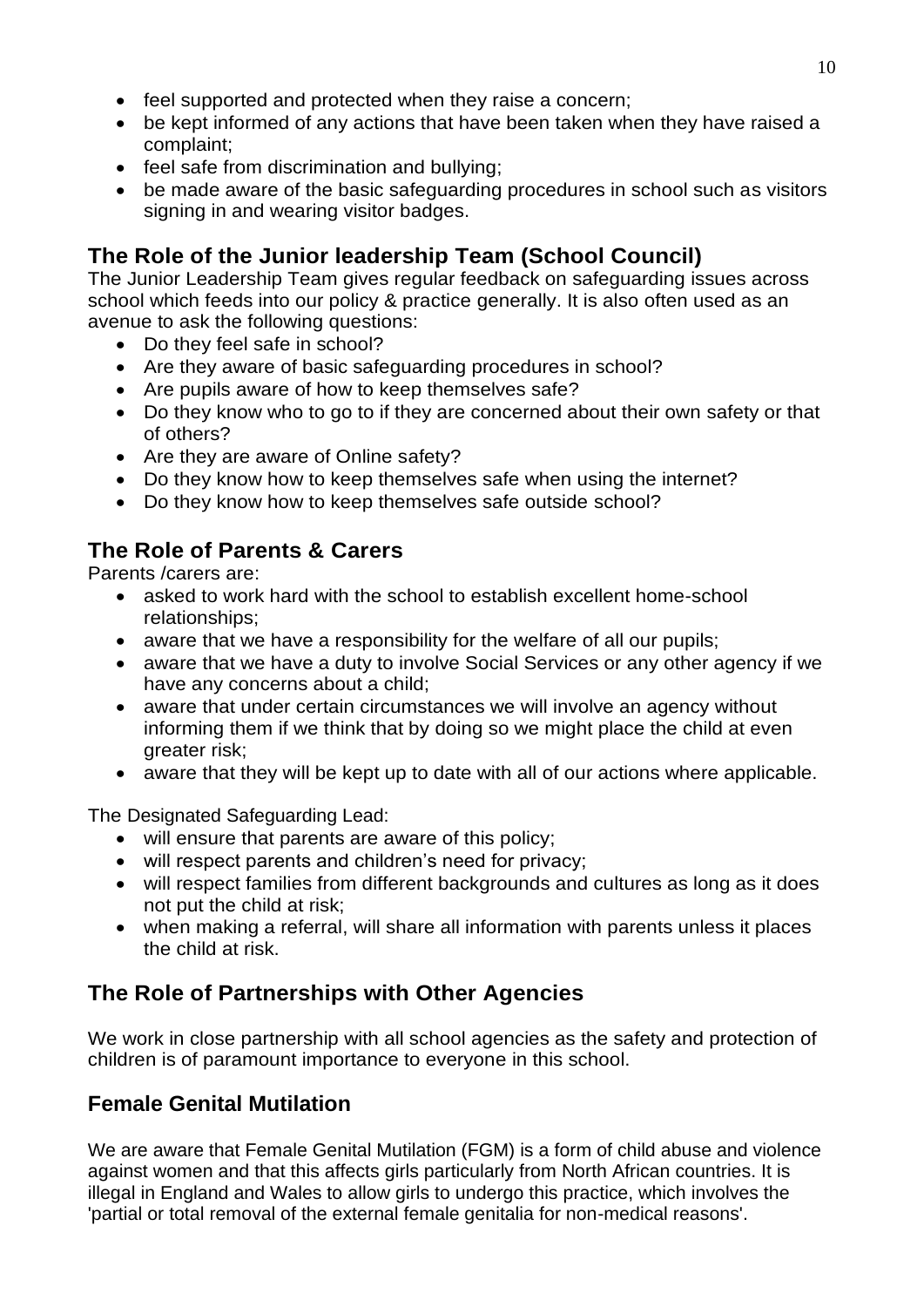We are aware that section 5b of the FGM Act 2003 has introduced a mandatory reporting duty which requires that health and social care professionals as well as teachers in England and Wales must report to the police when a girl under the age of 18 informs them that FGM has been carried out on them or if they observe any physical signs that FGM has been carried out. Mandatory reporting duty does not apply if a person suspects that FGM has been carried out or whether they consider a girl may be at risk of FGM. In this instance, we are expected to follow local safeguarding procedures. School personnel who fail to comply with the mandatory duty will face disciplinary procedures.

We will inform the Local Authority Designated Officer (LADO) of any allegations of abuse by any member of the school personnel whether they took place on the school premises or elsewhere and of the action taken in respect of these allegations. We will also inform the Local Authority Designated Officer (LADO) of any person connected to the school who is considered to be unsuitable to work with children.

#### **The Prevent Duty**

At St Mary's, we are very aware of our duty to safeguard children, young people and families from violent extremism. We are aware that there are extremists groups within our country which wish to radicalise vulnerable children and to involve them in terrorism or in activity in support of terrorism. Periodic risk assessments are undertaken to assess the risk of pupils being drawn into terrorism. School personnel are made aware of the increased risk of online radicalisation, and are alert to changes in pupil's behaviour. Any concerns will be reported to the Designated Safeguarding Lead.

We are aware that under the 'Counter-Terrorism and Security Act 2015' we have the duty to have 'due regard to the need to prevent people from being drawn into terrorism'. This duty is known as the Prevent duty and we ensure that school personnel are able to identify those who may be vulnerable to radicalisation or being influenced by extremist views, and that they know what to do if & when they are identified. We provide a safe environment where we promote pupils' welfare. Within this environment we work hard to build pupils' resilience to radicalisation and extremism by promoting fundamental British values and for everyone to understand the risks associated with terrorism. We want pupils to develop their knowledge and skills in order to challenge extremist views.

Advice and support to protecting children from the risk of radicalisation is provided for all school personnel by the Designated Safeguarding Lead who has undertaken Prevent awareness training. Online general awareness training is also available by the Channel programme for all school personnel who may provide support to those who have been identified as being vulnerable to being drawn into terrorism.

#### **Privately Fostered Children**

We are aware that privately fostered children fall into the category of a potentially vulnerable group and must be monitored by the local authority. Therefore, it is our duty to report to the local authority any child who we suspect is being privately fostered. On admission to the school we will ensure that the parental responsibility of a child is established.

#### **The Curriculum**

We will ensure that the curriculum deals with safeguarding through activities and opportunities in PSHE/Citizenship that will equip the children with the necessary skills and awareness to stay safe from abuse. We want children to understand risk, to become more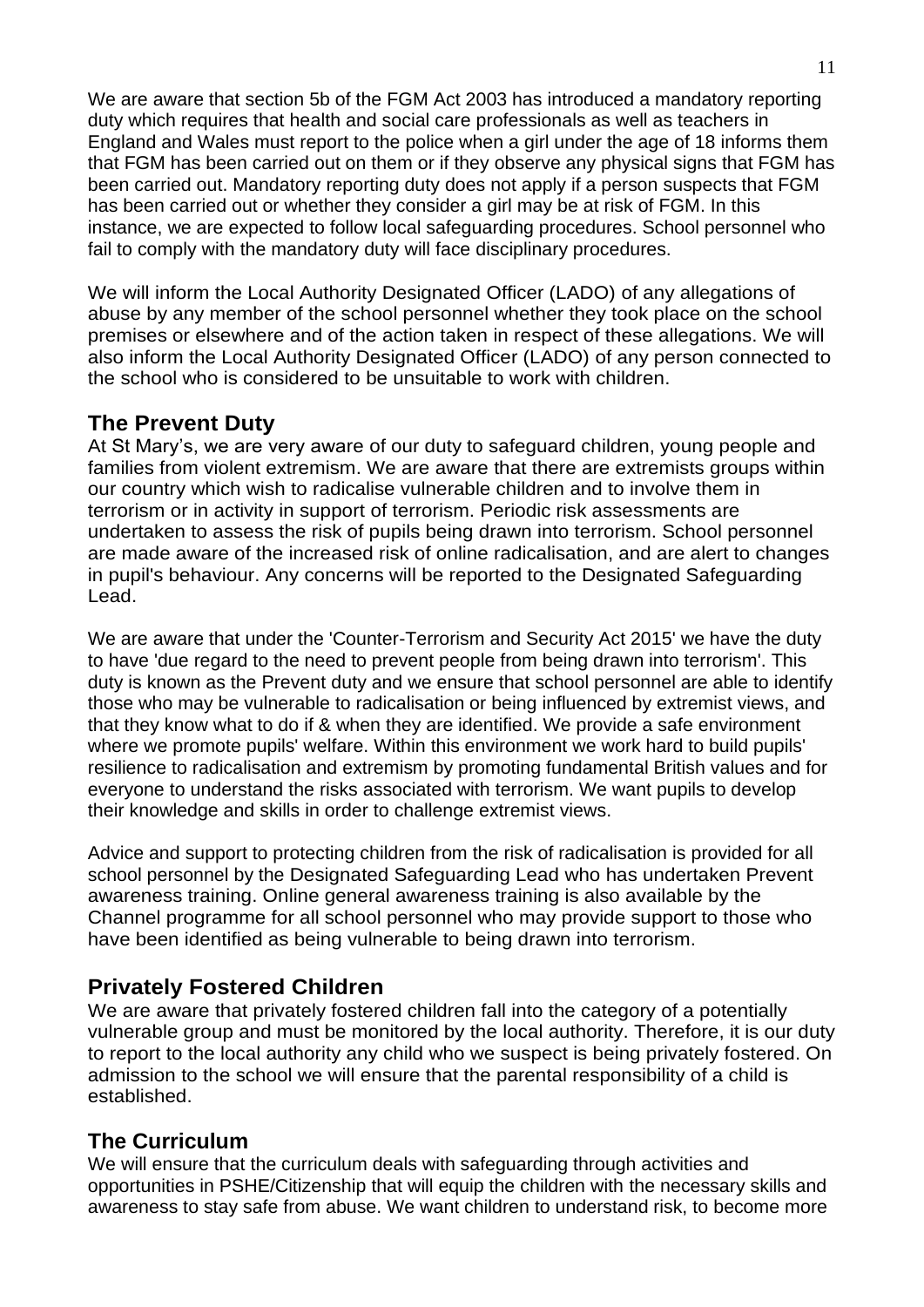resilient and know where to go for help and support not only in school but also in the local community.

#### **Reporting Concerns**

We are committed in establishing and maintaining an ethos where children and parents feel secure in being able to talk confidently to school personnel about any concerns or fears they may have knowing that they will be taken seriously.

If a pupil makes a disclosure then the member of the school personnel must:

- listen to the pupil:
- remain calm;
- offer reassurance;
- not ask the pupil to remove or adiust clothing if bruises are observed:
- not ask leading questions, but rather open questions such as: Tell me about what happened…';
- let the pupil speak freely;
- accept what has been told them without challenge;
- not offer opinion or criticise or lay blame;
- reassure the pupil at the end of the disclosure telling them that they have done the right thing;
- not promise confidentiality but inform them that other people need to be told;
- record accurately and factually what the child has said in note form;
- record observed injuries or bruises on a map of the body where applicable:
- submit a completed disclosure form to the DSL (or DDSL in their absence) who will seek advice from the Local Authority Designated Officer (LADO);

If a member staff suspects that a child may have been / be a victim of abuse, then they must:

- record accurately and factually what they have seen in note form;
- submit a completed disclosure form to the DSL (or DDSL in their absence);

The Designated Safeguarding Lead will then:

- further investigate and keep records of this investigation;
- decide whether to take this referral further or to monitor the situation;
- inform the person making the initial referral of his/her decision;
- prepare in readiness for a case conference/core group meeting the following information on the child:
	- attendance and punctuality data
	- academic achievement
	- child's behaviour and attitude
	- relationships and social skills
	- appearance and presentation
	- any known incidents in or outside school
	- school contact with parents/carers

If a parent makes a disclosure to school then the Designated Safeguarding Lead:

- should meet with the parent taking down all details;
- will assure the parent that the school will take the matter seriously;
- that he/she will have to take advice from the Local Authority Designated Officer (LADO) about the disclosure;
- will get back to the parent when a decision has been taken and how to proceed.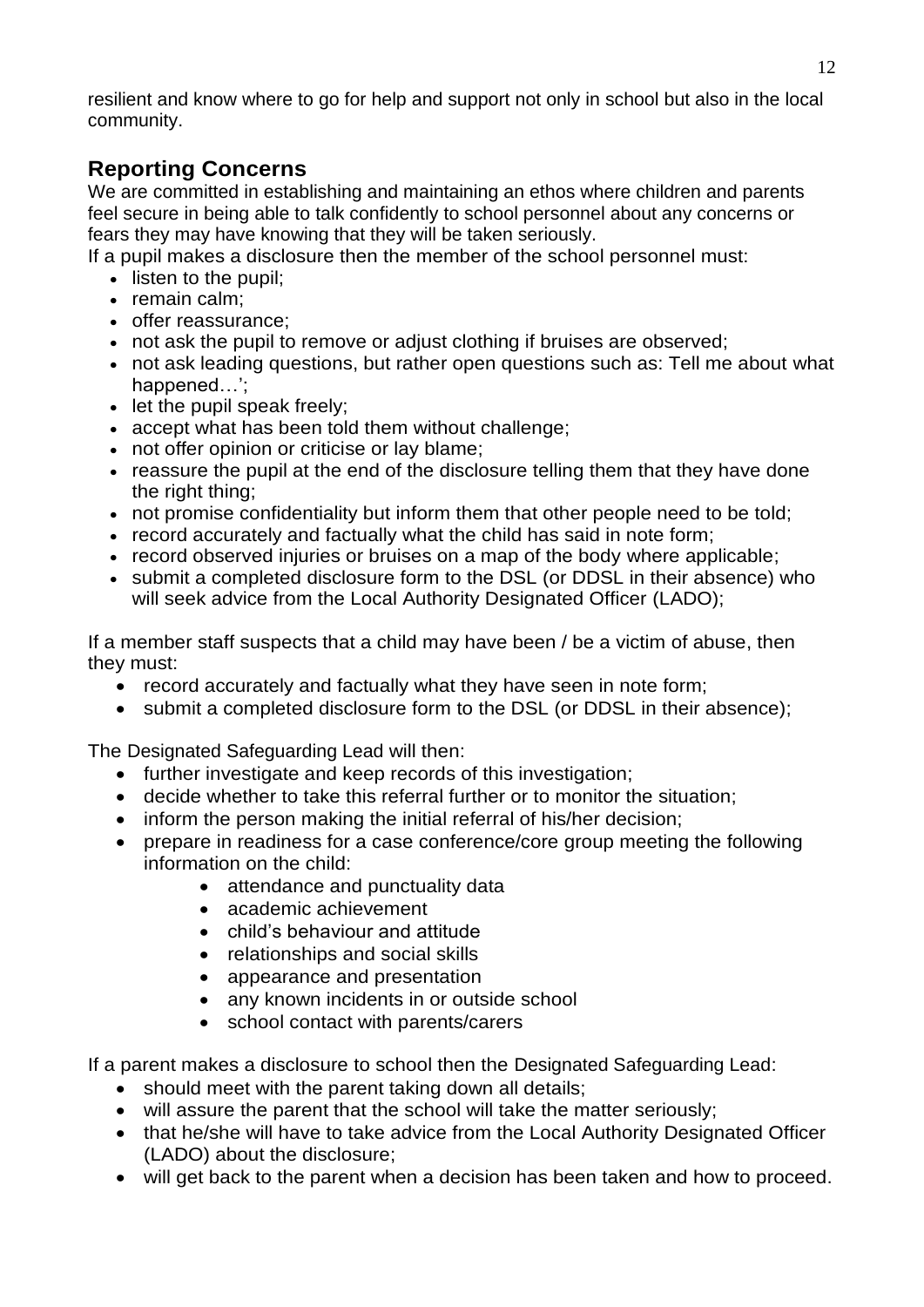#### **Recording of Information**

School staff and volunteer helpers are asked to record any concern or incident using a school disclosure form providing the following details:

- Name of child:
- Date;
- Details of person completing;
- Details of disclosure;
- Any observed injuries
- Action taken;
- Time / Date referred to DSL / DDSL.

#### **Support**

We will ensure that support mechanisms are in place for any child that is at risk in order to build their self-esteem and confidence. School staff and volunteer helpers who feel distressed from being involved with a case or incident will receive support and counselling as necessary.

#### **Confidentiality & Security of Information**

It is imperative that confidentiality is observed at all times as the protection of the child is paramount. School personnel have a professional responsibility to share information with other professionals who are investigating a case. A child, when confiding information to a member of staff, must be made aware that for the child's own sake this information cannot be kept secret. The child must be reassured that the information will only be shared with the designated teacher who will then decide what will happen next. All child protection records are regarded as confidential and will be kept in a secure place.

#### **Case Conferences & Core Group Meetings**

The Designated Safeguarding Lead will attend:

- all Child Protection Case Conferences with the appropriate member of staff where necessary;
- all Core Group meetings once a child has been placed on the Child Protection Register.

#### **Pupils Transferring to Another School**

The following procedures will take place if a pupil, on the child protection register, transfers to another school:

- the case social worker will contacted by the Designated Safeguarding Lead;
- child protection records will be passed on to the Designated Safeguarding Lead at the receiving school only if that school is in the same Local Authority;
- if the child is moving to another Local Authority, then information will only be passed on with outline details of case conferences but not minutes of conferences.

#### **The Single Central Record**

A Single Central Record is kept to cover everyone who works in regular contact with children & includes all school staff (including supply & trainees)& volunteers (including governors). This includes their personal details as well as checks including:

- an identity check
- an enhanced DBS check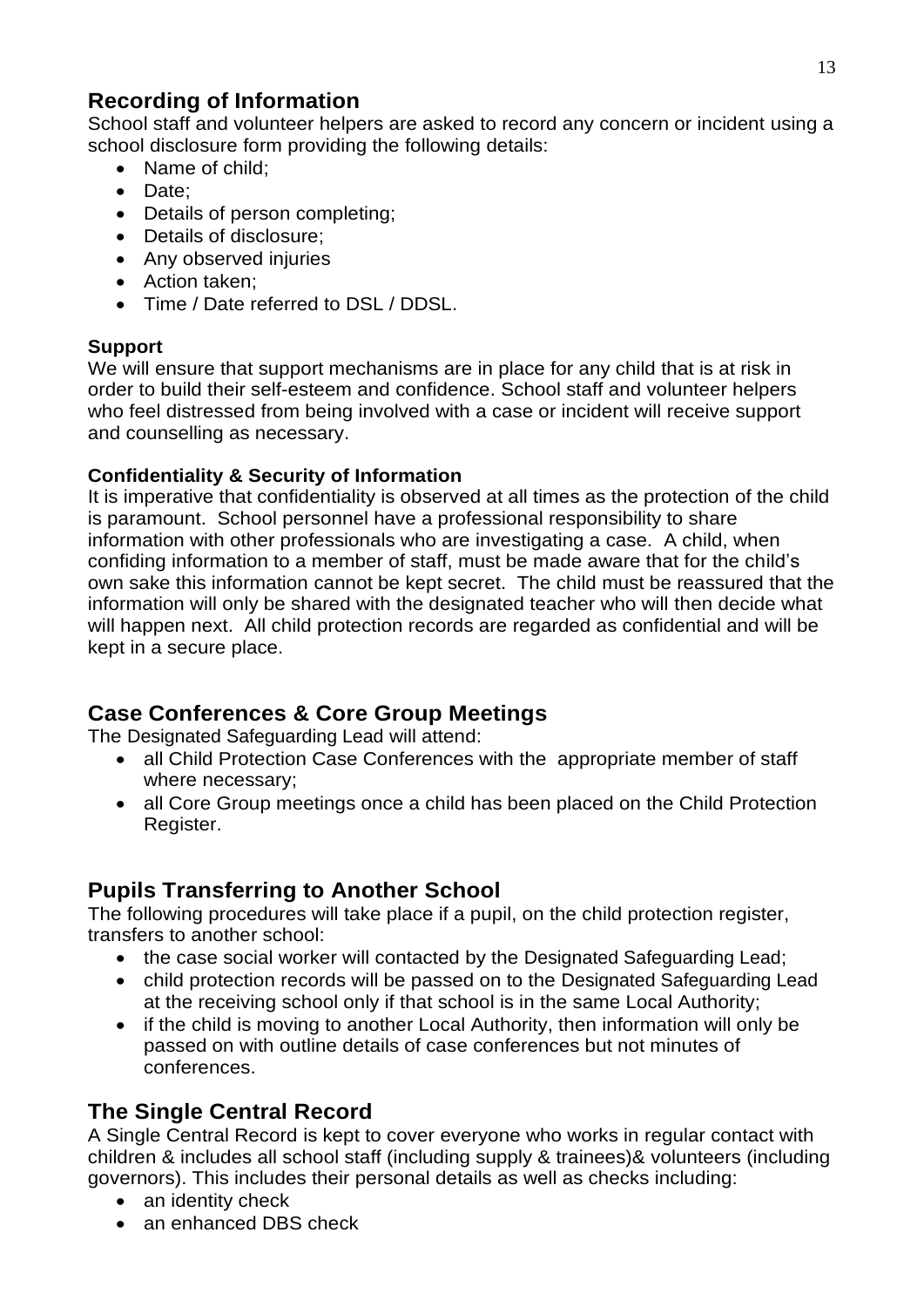- a prohibition form teaching check where applicable
- checks on people living or working outside the UK
- professional qualifications check

Entries in the SCR must be evidenced by the person making the checks, & then these are checked on a half termly basis by the Executive Headteacher & Head of School.

#### **Disclosure and Barring Service Checks**

All school staff will undergo Disclosure and Barring Service Checks before starting employment and then every three years once in employment at St Mary's.

#### **Training**

Appropriate training, based on the information provided by the Sheffield Safeguarding Children's Board, takes place for school staff & volunteer helpers:

- on induction to the school
- during NQT induction
- throughout the academic year as necessary

All school staff must undertake appropriate training every three years in:

- child protection issues
- restraint training
- recognising signs of abuse
- handling disclosures

All school staff have an induction as well as periodic training so that they are kept up to date with new information which specifically covers:

- All aspects of this policy
- School Staff Code of Conduct
- Keeping Children Safe
- Working Together to Safeguard Children
- Female Genital Mutilation
- Prevent Awareness
- Safeguarding pupils who are vulnerable to extremism
- Child Sexual Exploitation
- Radicalisation and Extremism
- Listening to Pupils
- The Safe Use of the Internet and Social Media
- Equal opportunities
- Inclusion

#### **Dealing With Allegations Against School Staff, Volunteers or the Executive Headteacher**

The complaints procedure is intended to meet the requirements imposed on schools by the Education Reform Act in relation to:

- Provision of a broad and balanced curriculum
- Religious Education and Collective Worship
- Implementation of the National Curriculum
- Exceptions or withdrawals from the National Curriculum, or parts of it
- The operation of charging policy
- The provision of information

If a complainant, after the full machinery for resolving complaints locally has been exhausted, is still dissatisfied with the Local Authority pronouncement of the complaint, it is possible to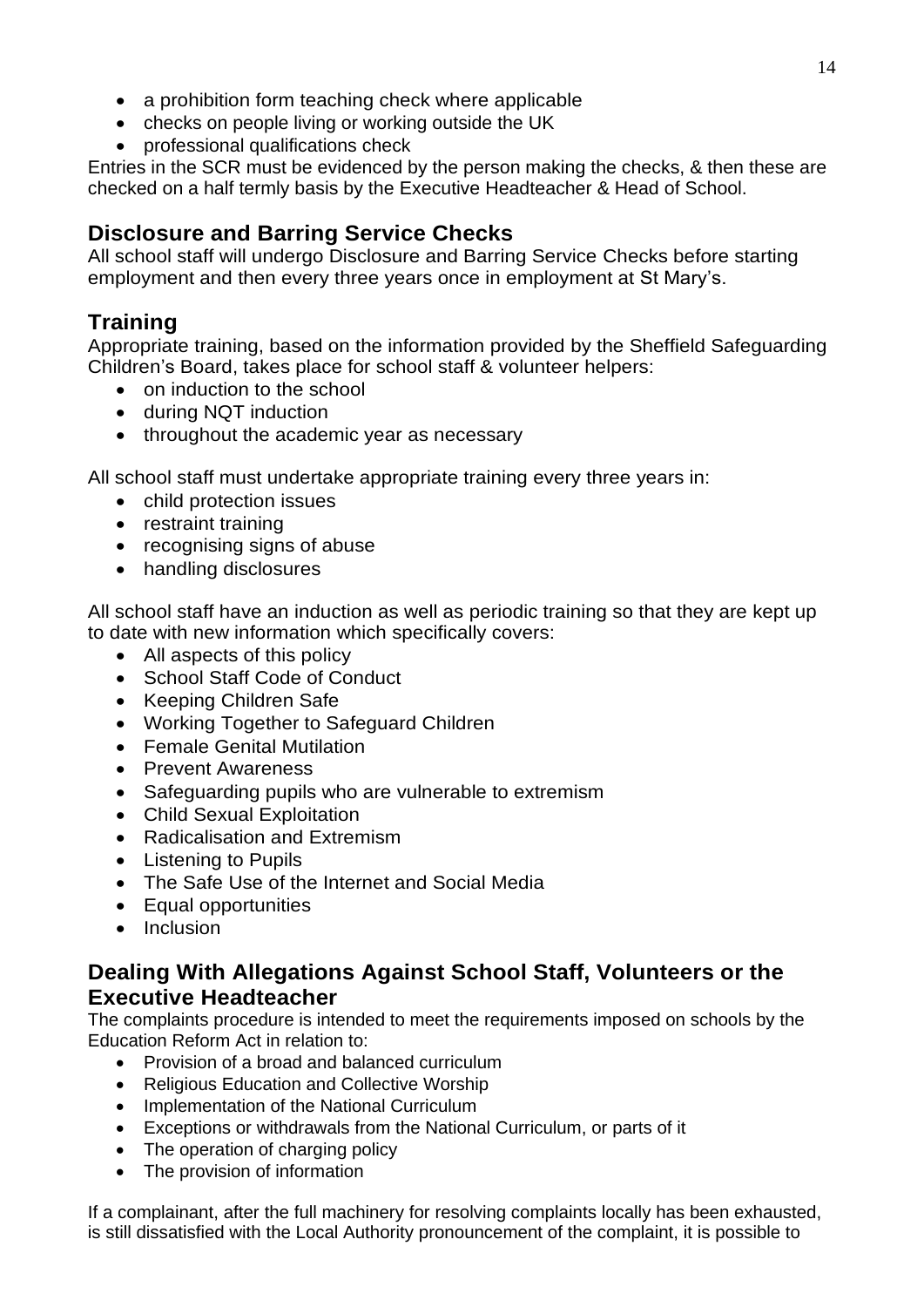complain further to the Secretary of State. The complaints procedure will follow the basic pattern of:

- Stage 1: Settling the complaint informally with a teacher or with the Executive Headteacher / Head of School
- Stage 2: Informal (written) complaint to the Executive Headteacher / Head of School
- Stage 3: Formal written referral to the Chair of Governors complaints panel
- Stage 4: Governors and LEA mediators appeal panel
- Stage 5: Beyond the LEA

#### **Safer Recruitment**

At St Mary's, we take very seriously the appointing of new staff and follows the 'Safer Recruitment' advice from the Local Authority. In order to better protect the pupils while recruiting staff and volunteers, there will be at least one member of staff who is Safer Recruitment accredited on all interview panels.

#### **Raising Awareness of this Policy**

We will raise awareness of this policy via:

- the School Prospectus
- the school website
- meetings with parents such as introductory, transition, parent-teacher consultations and school events
- meetings with school staff
- communications with home such as weekly newsletters
- reports such as the annual report to parents and Headteacher reports to the Governing Body
- information displays in the main school entrance.

#### **Monitoring of the Effectiveness of the Policy**

The practical application of this policy will be reviewed annually or when the need arises by the Headteacher.

|                                                 | <b>Local Authority Designated Officer</b>                                                      | 0114 273 4850 |
|-------------------------------------------------|------------------------------------------------------------------------------------------------|---------------|
|                                                 | <b>Child Protection Enquiry Team</b>                                                           | 0114 273 4925 |
| Important<br><b>Telephone</b><br><b>Numbers</b> | <b>Children and Families Services:</b><br><b>Prevention and Assessment Team (West)</b><br>PAT) | 0114 273 4491 |
|                                                 | <b>Out of Hours Social Services</b>                                                            | 0114 273 4855 |
|                                                 | <b>Police</b>                                                                                  | 0114 220 2020 |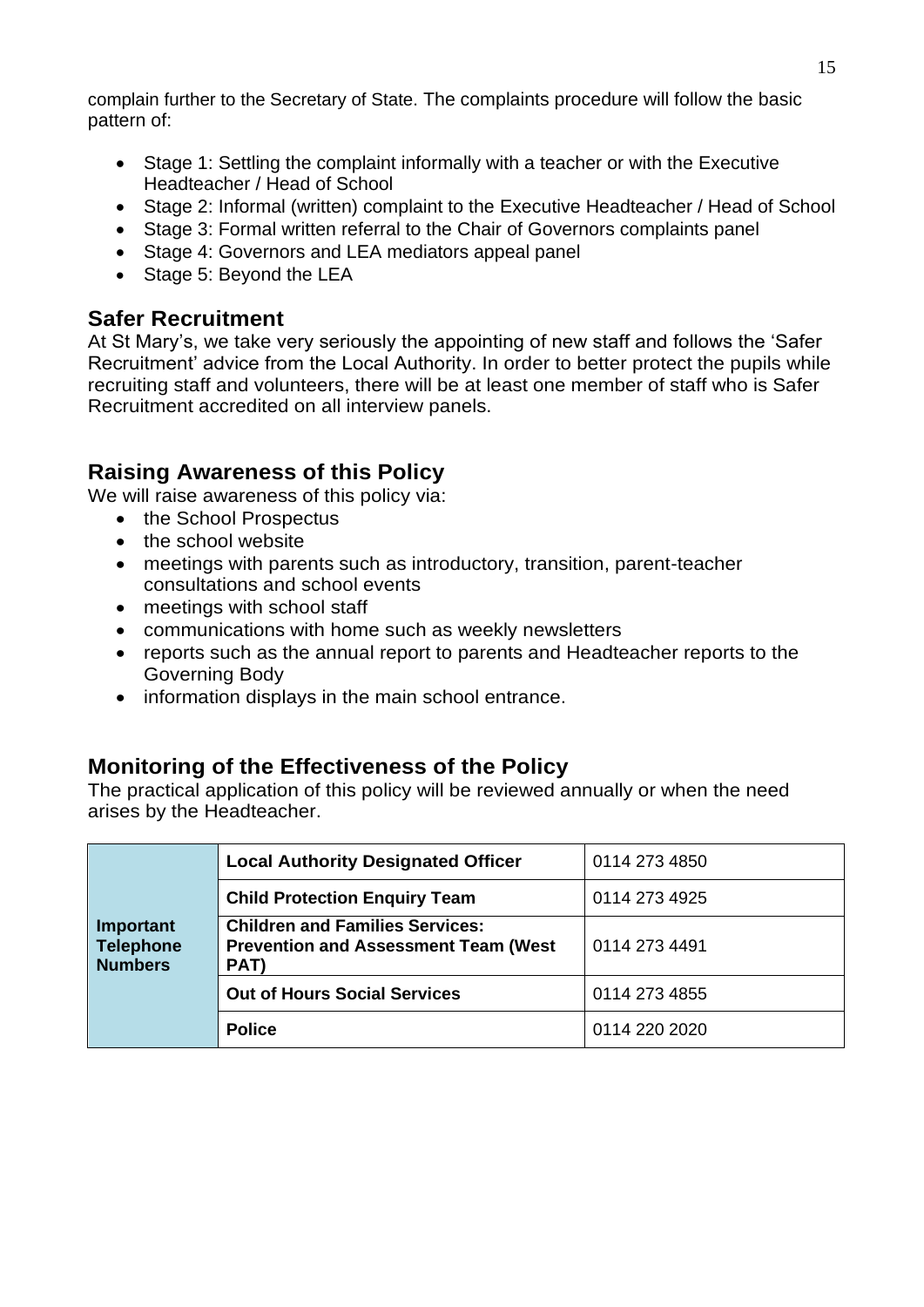

#### **CONFIDENTIAL**

#### **Child Protection Disclosure / Concern Log Sheet**

If you have concerns about a child, complete this form / discuss with the DSL as soon as possible. If you are concerned about an injury, e.g. bruise, use a body chart to identify the position & be specific about the size & colour. If a child made a disclosure, do not promise to keep it a secret, but immediately write down everything that you have been told. Remember to maintain confidentiality at all times.

| Name of child:                                                          | Name and role of person completing form                       |  |
|-------------------------------------------------------------------------|---------------------------------------------------------------|--|
|                                                                         |                                                               |  |
| Date:                                                                   | Name and role of person child disclosed to/                   |  |
|                                                                         | reporting C.P. incident/ concerns                             |  |
| Details of disclosure by child / incident / child protection concern/s: |                                                               |  |
|                                                                         |                                                               |  |
|                                                                         |                                                               |  |
|                                                                         |                                                               |  |
|                                                                         |                                                               |  |
|                                                                         |                                                               |  |
|                                                                         |                                                               |  |
|                                                                         |                                                               |  |
|                                                                         |                                                               |  |
|                                                                         |                                                               |  |
|                                                                         |                                                               |  |
|                                                                         |                                                               |  |
|                                                                         |                                                               |  |
| Action taken by person(s) above:                                        |                                                               |  |
|                                                                         |                                                               |  |
|                                                                         |                                                               |  |
|                                                                         |                                                               |  |
|                                                                         |                                                               |  |
|                                                                         |                                                               |  |
|                                                                         |                                                               |  |
|                                                                         |                                                               |  |
|                                                                         |                                                               |  |
| Date of notification to DSL (Karen Miller<br>CPLO):                     | Date of notification to Deputy DSL (Karole<br>Sargent DCPLO): |  |